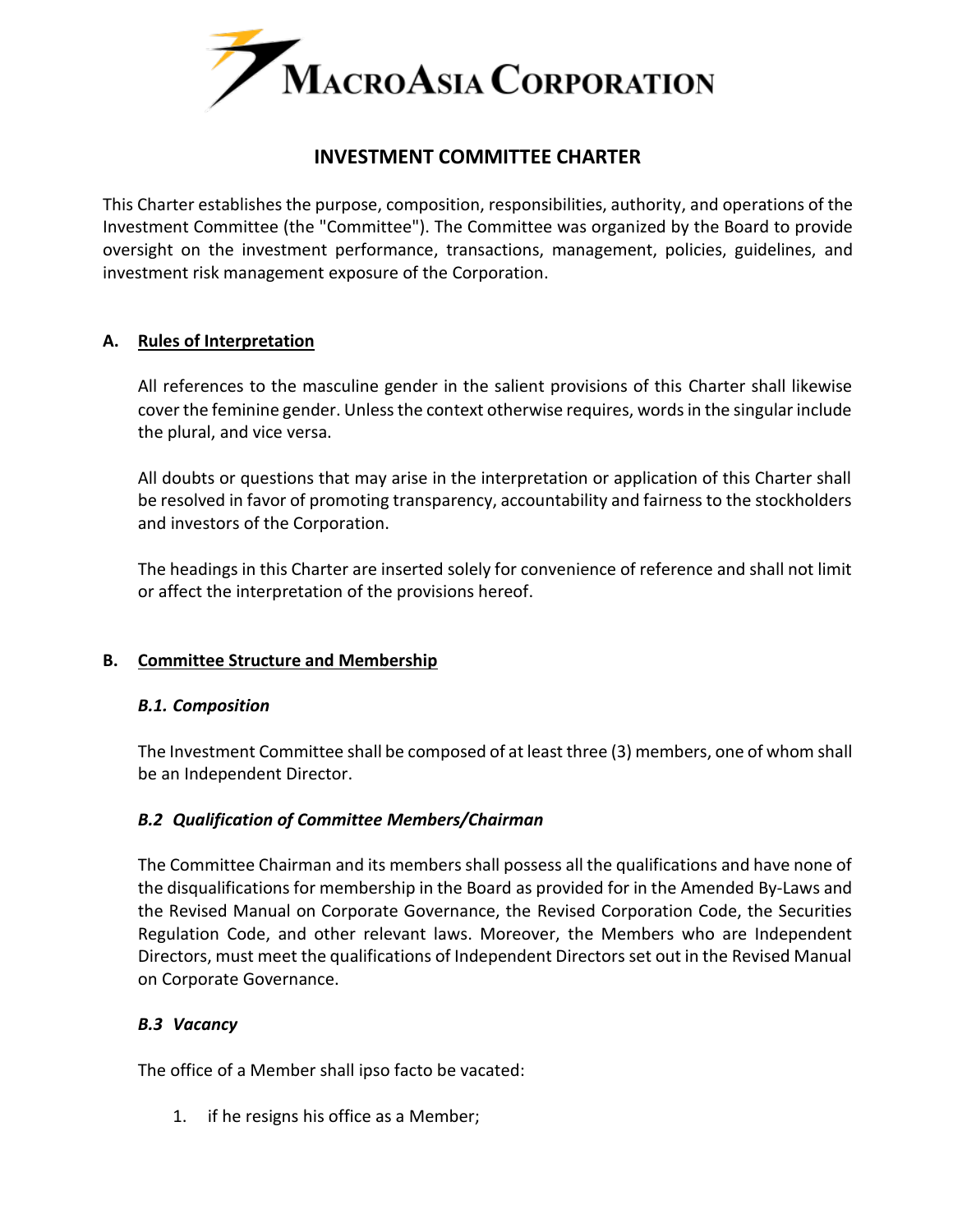- 2. if he is removed by a resolution of the Board;
- 3. if he becomes of unsound mind; or
- 4. if he is subsequently disqualified from becoming a Member

A member shall be disqualified from continuing to be such during the remainder of his tenure if, upon determination by the Board or its Corporate Governance Committee, a member ceases to meet any of the independence criteria set forth in this Charter, or any of the qualifications set forth by the Corporation, or he becomes disqualified from directorship based on any grounds for disqualification set forth by the Corporation.

# *B.4 Delegation of Duties*

The Committee may form subcommittees for any purpose that it deems appropriate and may delegate to such subcommittees or to members of the Corporation's management such power and authority as it deems appropriate, provided, however, that any such subcommittees shall meet all applicable independence requirements. The Committee shall not delegate to persons other than independent directors any functions that are required — under applicable law, regulation, or stock exchange rule — to be performed by independent directors.

# **C. Committee Functions**

The Committee shall have the functions set out hereunder, and such other duties and powers as may be delegated to the Committee by the Board, subject to such limitations as the Board may determine and notify to the Committee:

- 1. Assist the Board in determining the Corporation's investment goals and objectives based on the culture, strategy, and the business environment in which the Corporation operates;
- 2. Review the Corporation's investment plans and risks, in line with the business plan or medium-term plans of the Corporation;
- 3. Establish and review the Corporation's investment policies and guidelines, and oversee the performance of the Corporation's investment portfolio.
- 4. Make recommendations to the Board on investment proposals and major capital expenditures.
- 5. Perform such other functions related to investment decisions as may be designated by the Board from time to time.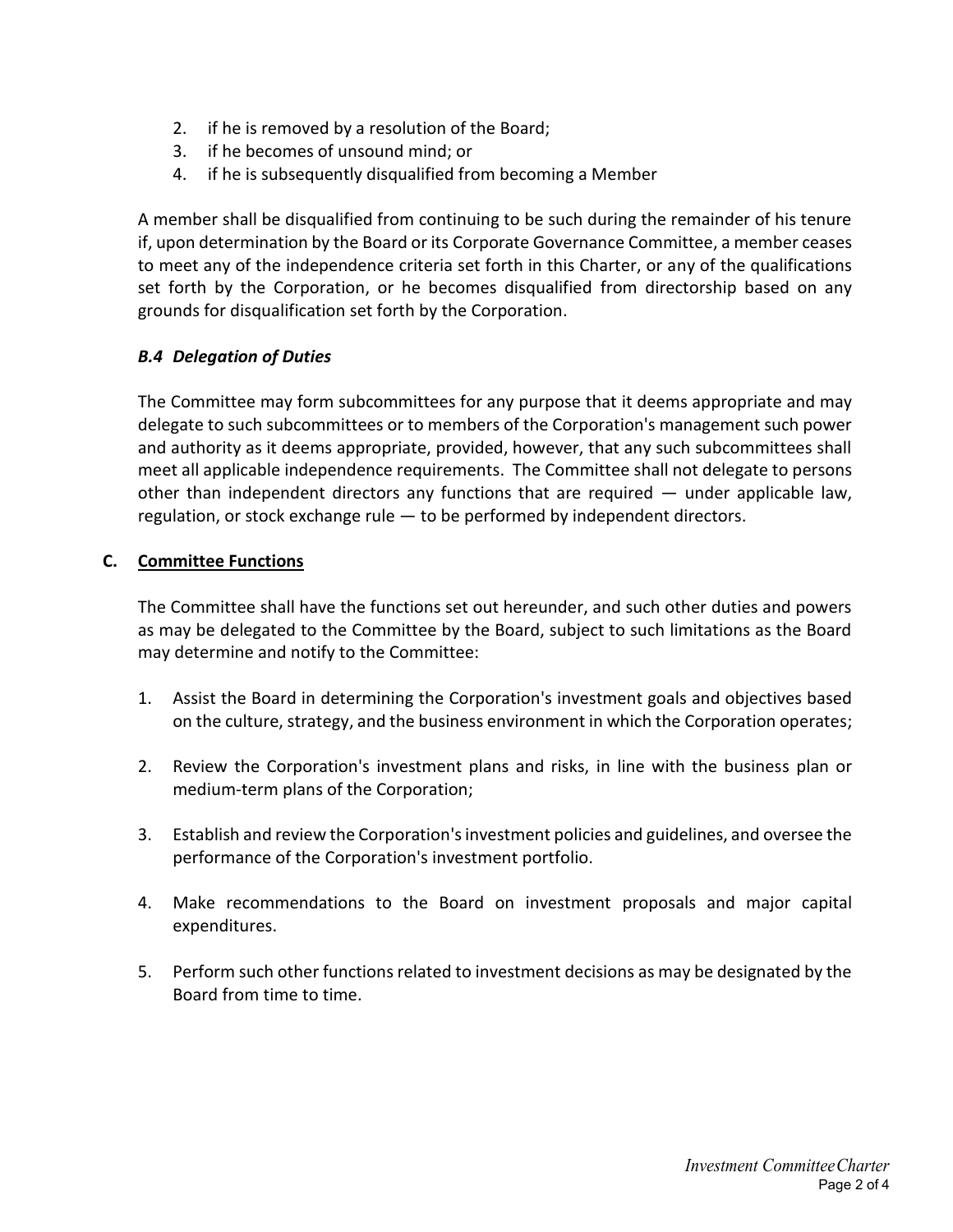### **D. Meetings**

A meeting of the Committee may be called by its Chairman or any of its members.

A Committee meeting shall be convened upon notice in writing or electronic notice, at least three days prior to the meeting and specifying the place, date and time of the meeting and the matters to be discussed at the meeting. Notice of a meeting shall be deemed to be duly served upon a Member if it is given to him personally, or sent to him by mail, email, short messaging system, or facsimile transmission to his address or facsimile number, as appropriate.

The presence of at least a majority of the Members shall constitute a quorum.

The Committee may request any officer or employee of the Corporation, or any special counsel or advisor, to attend a meeting of the Committee or to meet with any members of the Committee.

The Committee may retain any independent counsel, expert or advisor (investment managers) that the Committee believes to be necessary or appropriate. The Committee may also utilize the services of the Corporation's regular legal counsel or other advisors to the Corporation.

The Committee shall appoint a Secretary who shall prepare minutes of the meeting of the Committee. Minutes of its meetings will be approved by the Committee and maintained on behalf of the Committee. Such records shall be open for inspection by any Member or Advisor upon reasonable prior notice during usual office hours of the Corporation.

# **E. Reporting**

To keep the Board apprised on the results of the Committee's activities, the Committee Chairman shall report to the Board following each meeting, significant matters discussed and acted upon.

#### **F. Performance Evaluation**

To ensure that the Committee will continue to fulfill its responsibilities in accordance with the global best practices, the Committee shall conduct an assessment of its performance through a self‐assessment worksheet that has been prepared based on its responsibilities which are incorporated in the Revised Manual on Corporate Governance and in this Charter.

The Investment Committee shall formulate and implement plans to improve its performance. These shall include attending trainings/seminars intended for the Committee members to